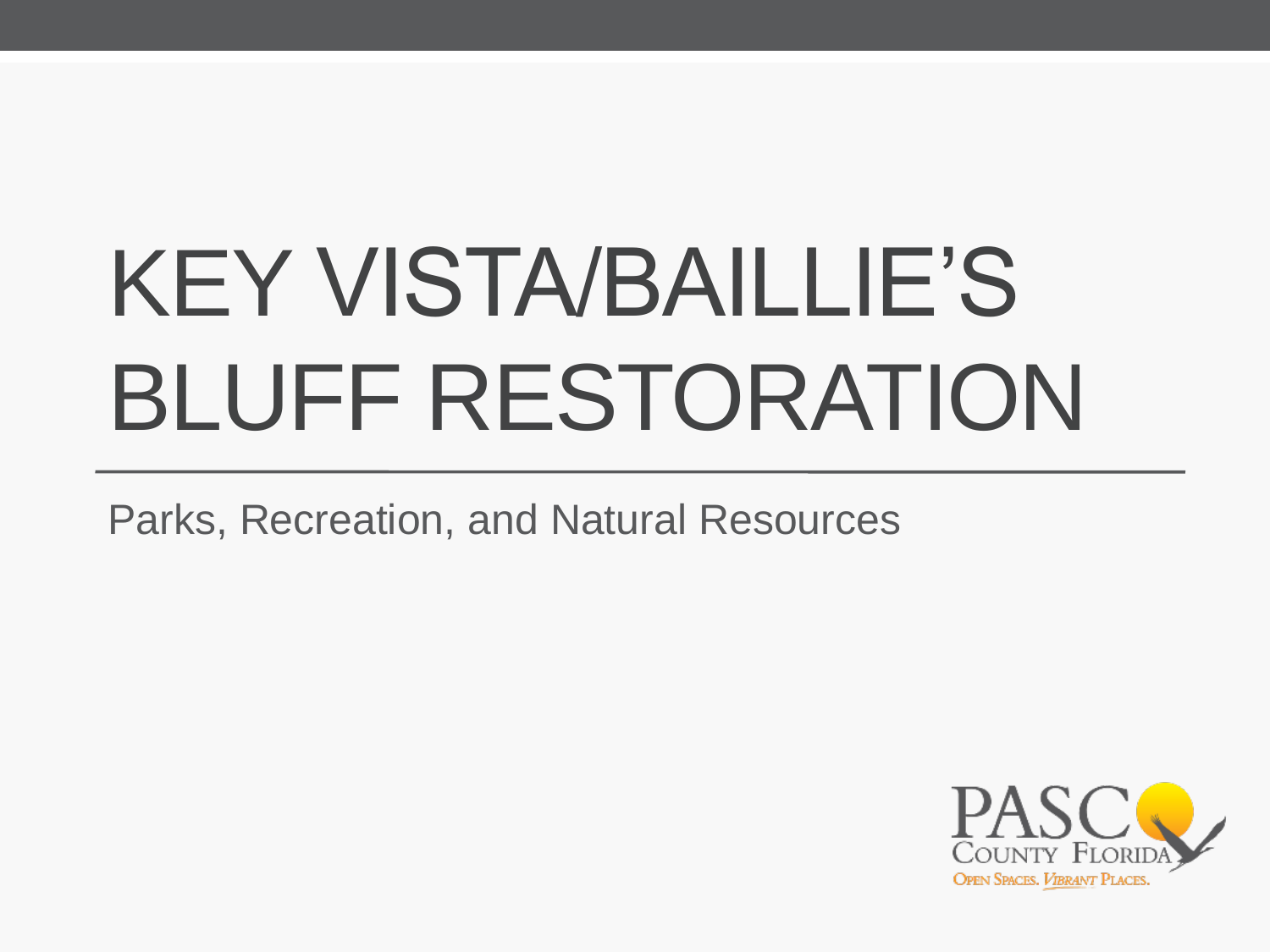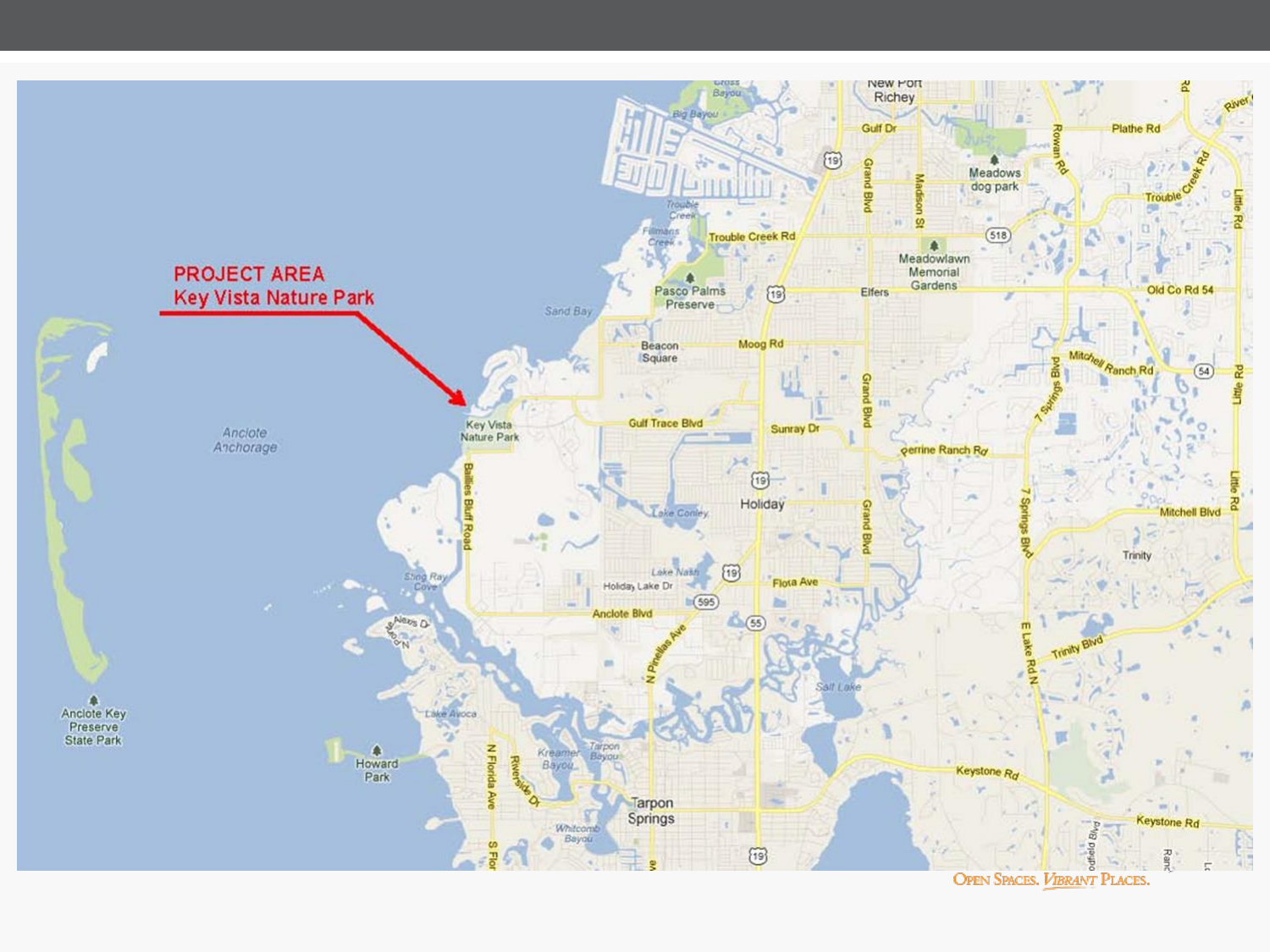### Project Components

- Dredge portion of the channel as determined by bathymetric survey to restore flows in and out of bayou.
- Stabilize shoreline with rip-rap to prevent further erosion.
- Construct fishing platforms above rip-rap to allow public access to fishing.
- **Example 2 Repair/ replace culvert to allow for flushing.**
- Use planting in rip-rap to stabilize banks.
- $\triangleright$ Improve the kayak launch and trail for better public access.

**≻Project Cost: \$500,000. Potential to be partially funded using** RESTORE/ Parks funding/ MSBU on local residents.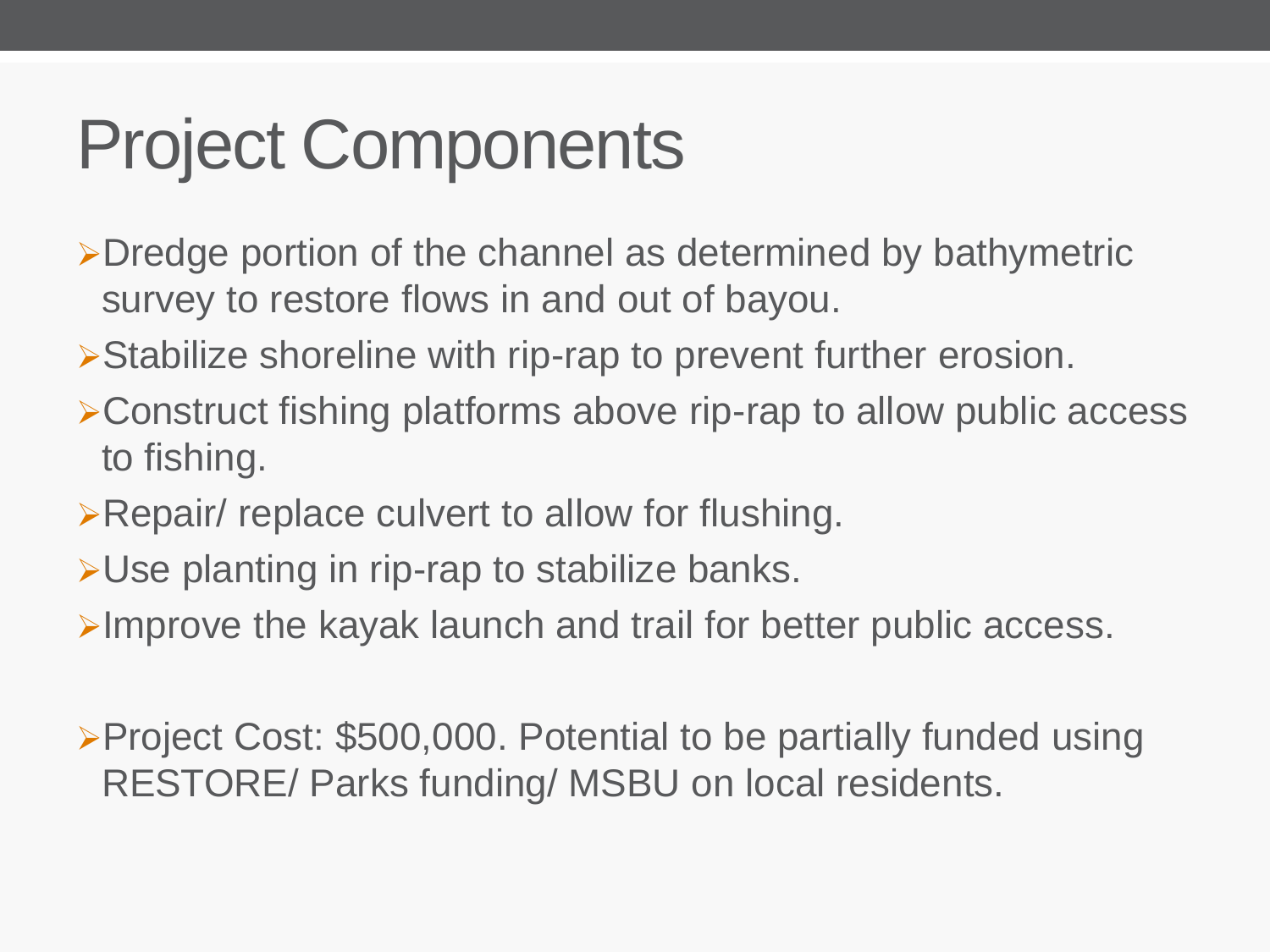#### Rocky Creek

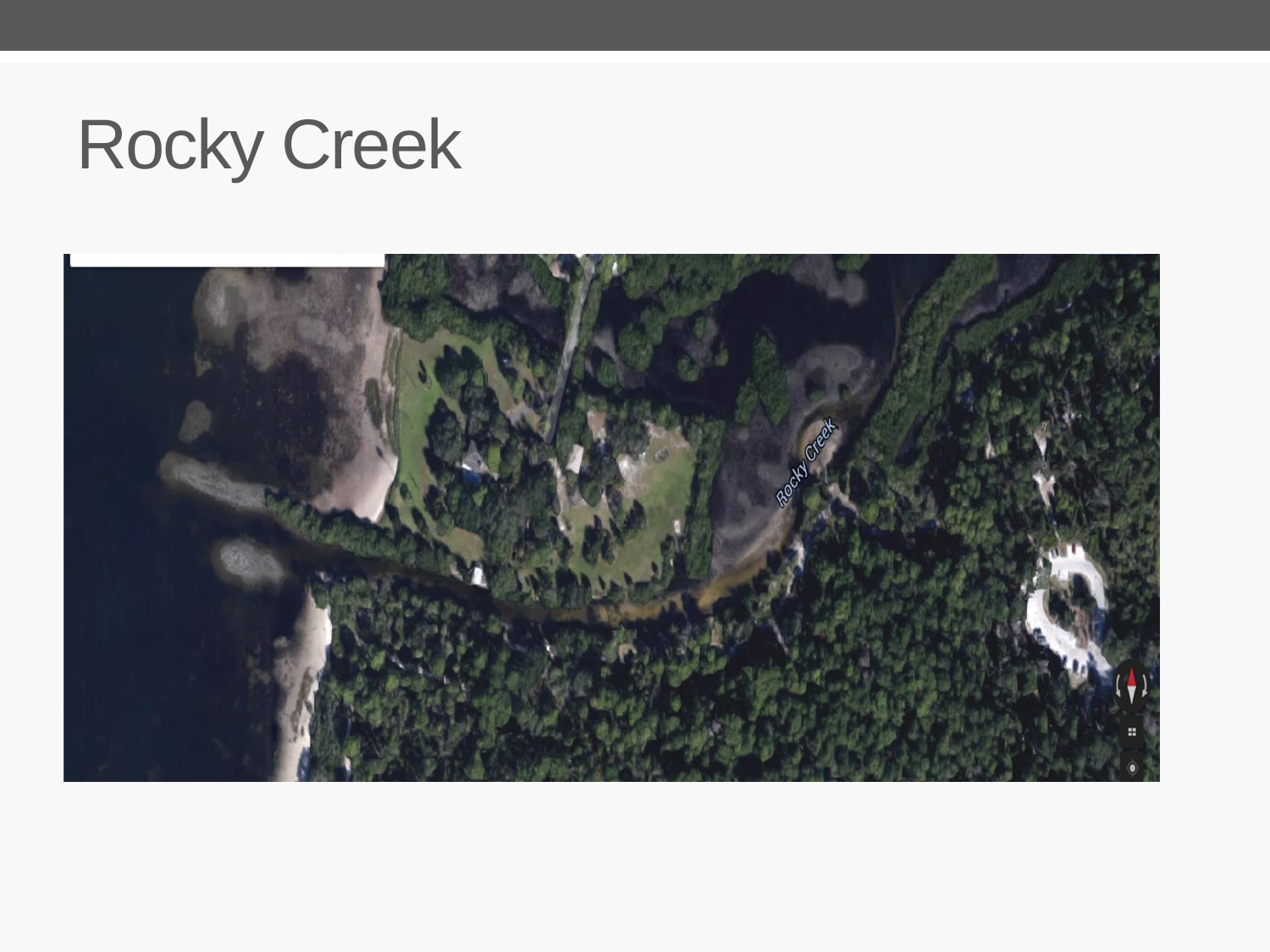## Applicability to RESTORE

- **≻1. Provides Restoration and Protection of Natural** Resources (NR)
	- NRs identified and will be protected or restored; but lifespan of protective measures or restorative effects estimated at 5 to 10 years.
	- Actively protects state and federally listed plant and/or animal species. Protection is in perpetuity through conservation easement or other similar instrument.
		- West Indian Manatee uses this area.
		- Key Vista Nature Park is a passive use park intended to provide some protection to species in the park.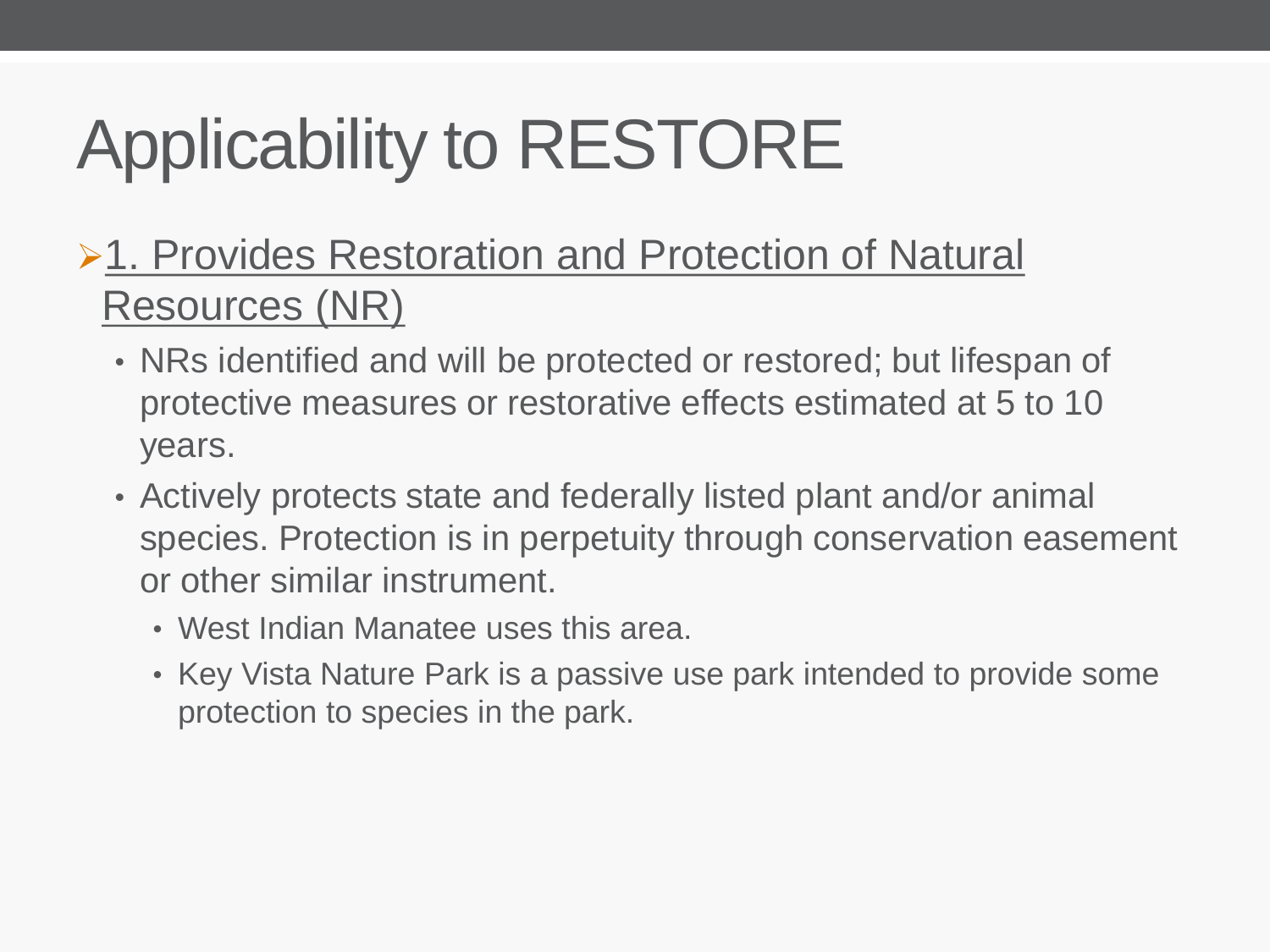### Applicability Continued…..

#### ▶ 2. Mitigates damage to fish, wildlife or natural resources

• Project intentionally halts existing impacts. Has some limited direct impact as well as long to mid-term indirect impact. Positive impact noted on recreational fishing and wildlife use. Natural resources benefit to a limited degree. Some short term water quality achieved

#### **≻4. Workforce Development and Job Creation**

 $\bullet$  .

• Project provides a surplus of available work for existing workers within the County and maintains the current number of public and private sector jobs. All jobs are considered to be part-time or fulltime temporary lasting one year or less upon start of project. Work created is temporary in duration.